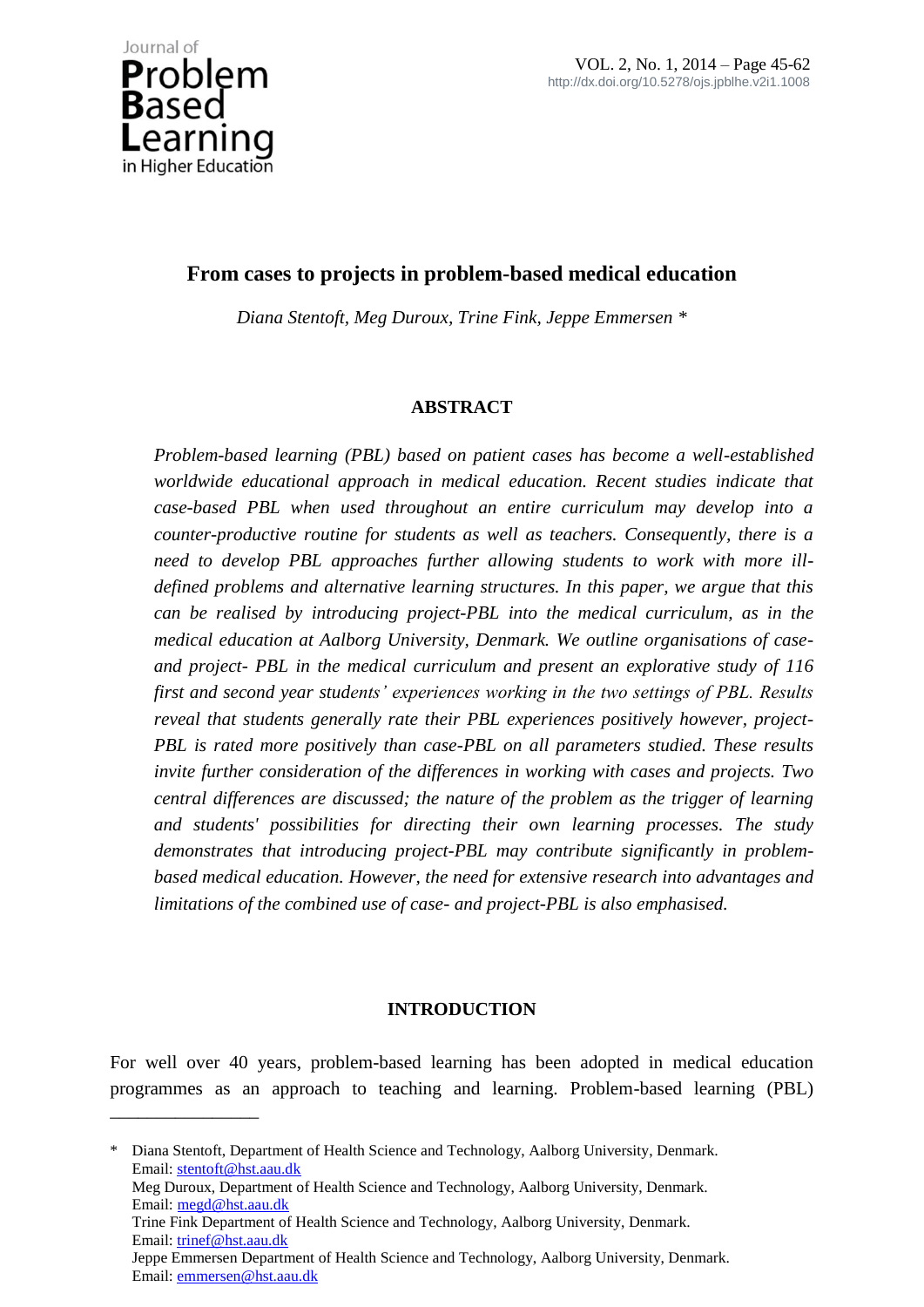fundamentally rests upon an assumption that learning is intrinsically tied to a relation of past experiences to new scenarios in the efforts to construct new knowledge. Almost a century ago, Dewey described the following set of premises for engaging with 'educative experiences':

*"They are first that the pupil have a genuine situation of experience—that there be a continuous activity in which he is interested for its own sake; secondly, that a genuine problem develop within this situation as a stimulus to thought; third, that he possess the information and make the observations needed to deal with it; fourth, that suggested solutions occur to him which he shall be responsible for developing in an orderly way; fifth, that he have opportunity and occasion to test his ideas by application, to make their meaning clear and to discover for himself their validity" [\(Dewey, 1916 p. 192\)](file:///C:/Users/jba/AppData/Local/Microsoft/Windows/Temporary%20Internet%20Files/Content.IE5/US06KKC1/652-2961-1-CE.docx%23_ENREF_16).*

Resonating well with these premises, problem-based learning emerged and has been continuously developed. Although PBL today is adopted as the educational philosophy in multiple fields and in multiple variations some shared criteria exist as defined by e.g. Barrows; that PBL is student-centred, students work in small groups, teaching occurs as facilitation or guidance, learning is organised around problems which are central to developing problem-solving skills and students are directing their own learning [\(Barrows,](file:///C:/Users/jba/AppData/Local/Microsoft/Windows/Temporary%20Internet%20Files/Content.IE5/US06KKC1/652-2961-1-CE.docx%23_ENREF_6)  [1996 pp 5 -](file:///C:/Users/jba/AppData/Local/Microsoft/Windows/Temporary%20Internet%20Files/Content.IE5/US06KKC1/652-2961-1-CE.docx%23_ENREF_6) 6). In addition to the development of both problem-solving skills and self-directed life-long learning skills, PBL should enable students to construct an extensive knowledge base, to become effective collaborators and should make students intrinsically motivated to learn. However research on the motivational effect of PBL is sparse *[\(Hmelo-Silver, 2004 p.](file:///C:/Users/jba/AppData/Local/Microsoft/Windows/Temporary%20Internet%20Files/Content.IE5/US06KKC1/652-2961-1-CE.docx%23_ENREF_22)  [240\)](file:///C:/Users/jba/AppData/Local/Microsoft/Windows/Temporary%20Internet%20Files/Content.IE5/US06KKC1/652-2961-1-CE.docx%23_ENREF_22)*. One explanation could be that issues concerning why student should be motivated to learn including factors stimulating intrinsic motivation such as autonomy support, feedback and emotional support are only to a limited extent included in medical education curricula [\(Kusurkar et al., 2012\)](file:///C:/Users/jba/AppData/Local/Microsoft/Windows/Temporary%20Internet%20Files/Content.IE5/US06KKC1/652-2961-1-CE.docx%23_ENREF_31). This is the case despite strong suggestions that intrinsic motivation is an indisputable ingredient to achieve deep student learning (e.g. [Biggs & Tang, 2007;](file:///C:/Users/jba/AppData/Local/Microsoft/Windows/Temporary%20Internet%20Files/Content.IE5/US06KKC1/652-2961-1-CE.docx%23_ENREF_7) [Brophy,](file:///C:/Users/jba/AppData/Local/Microsoft/Windows/Temporary%20Internet%20Files/Content.IE5/US06KKC1/652-2961-1-CE.docx%23_ENREF_10)  [2010\)](file:///C:/Users/jba/AppData/Local/Microsoft/Windows/Temporary%20Internet%20Files/Content.IE5/US06KKC1/652-2961-1-CE.docx%23_ENREF_10).

Establishing medical educations based on an approach of problem-based learning thus rests upon intentions for students to develop both scientific and meta-cognitive competencies in preparation for clinical practice and working life in general. However, recent findings from Maastricht University indicate that there is a tendency towards erosion of the PBL approach characterised by changes in students' processing of information, changes in students-staff ratios leading to increasing group sizes and fear of subject matter not being sufficiently covered by students [\(Moust et al., 2005\)](file:///C:/Users/jba/AppData/Local/Microsoft/Windows/Temporary%20Internet%20Files/Content.IE5/US06KKC1/652-2961-1-CE.docx%23_ENREF_35). Simultaneously, studies show how over time students as well as teachers develop "PBL fatigue" when continuously working within a PBL setting organised solely around cases. This fatigue is counterproductive to the intentions of PBL as it leads to surface learning, poor collaboration, and lack of sharing knowledge in groups [\(Czabanowska et al., 2012;](file:///C:/Users/jba/AppData/Local/Microsoft/Windows/Temporary%20Internet%20Files/Content.IE5/US06KKC1/652-2961-1-CE.docx%23_ENREF_12) [Moust & Roebertsen, 2010\)](file:///C:/Users/jba/AppData/Local/Microsoft/Windows/Temporary%20Internet%20Files/Content.IE5/US06KKC1/652-2961-1-CE.docx%23_ENREF_34). It is argued that case-based PBL appears challenging and interesting to new students out of secondary school but becomes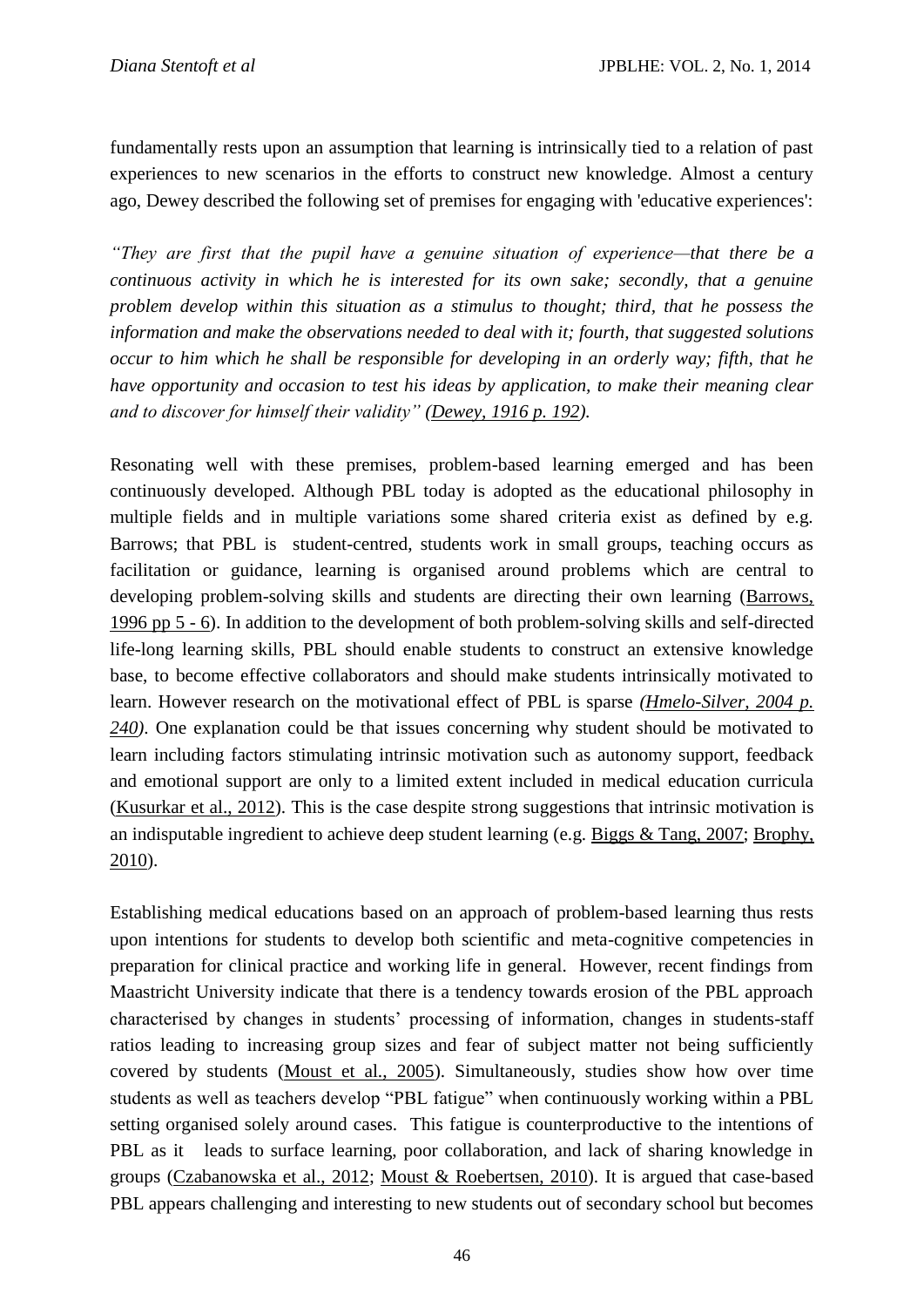too much of a routine for more mature students. To overcome these challenges to PBL it is proposed that alternative organisations of PBL could be introduced e.g. students working with more ill-defined problems and being offered greater possibilities for directing their own learning. The question, however, remains, whether students will experience a greater sense of motivation and engagement with their learning when problems are more ill-defined or when their possibilities for self-directed learning are enhanced. Or rather can we enhance student experiences of learning in medical education by integrating varying PBL alternatives into the curriculum?

In this paper, we examine differences in the organisation of case- and project-PBL and how students experience working with these PBL variations. In the first part we report on an explorative study of students' experiences when working with cases and projects in a problem-based learning environment. The aim of the study was to uncover if students' subjective experiences of the two PBL alternatives are significantly different. The study provides a preliminary comparison of project- and case PBL in undergraduate medical education and will provide a first indication of the relevance of projects as an alternative to cases. This is particularly relevant in light of the experiences of PBL-fatigue which clearly calls for development of new PBL alternatives. The latter part of the paper contains a brief discussion of the two factors identified at Maastricht as possible remedies for limiting PBLfatigue i.e. the use of more ill-defined problems and enhanced possibilities for students to direct their own learning. The discussion points to some considerable differences between case and project-PBL which need further examination. The paper hence contributes both an experiential and a theoretical comparison of case- and project-PBL and is concluded by raising a range of additional questions to be further investigated.

### **A CLOSER LOOK AT TWO ORGANISATIONS OF PROBLEM-BASED LEARNING**

PBL has become a pedagogical framework encompassing a multitude of practices for learning bound together by their departure in real-life and ill-structured problems, student centeredness and construction rather than acquisition of knowledge [\(Barrows, 1986;](file:///C:/Users/jba/AppData/Local/Microsoft/Windows/Temporary%20Internet%20Files/Content.IE5/US06KKC1/652-2961-1-CE.docx%23_ENREF_5) [Davis & Harden,](file:///C:/Users/jba/AppData/Local/Microsoft/Windows/Temporary%20Internet%20Files/Content.IE5/US06KKC1/652-2961-1-CE.docx%23_ENREF_14)  [1999\)](file:///C:/Users/jba/AppData/Local/Microsoft/Windows/Temporary%20Internet%20Files/Content.IE5/US06KKC1/652-2961-1-CE.docx%23_ENREF_14). Thus organising PBL around cases or projects are but a few of several PBL alternatives implemented in a multitude of manners depending on resources available, learning objectives and not least, the degree to which PBL is partly or fully adopted into the curriculum [\(Davis & Harden, 1999\)](file:///C:/Users/jba/AppData/Local/Microsoft/Windows/Temporary%20Internet%20Files/Content.IE5/US06KKC1/652-2961-1-CE.docx%23_ENREF_14). By embarking on the challenge to lay down a set of ground rules for what can be labelled PBL, it could be added that PBL is both a philosophical and methodological approach which ideally should be supported across the curriculum [\(Maudsley, 1999 p. 184\)](file:///C:/Users/jba/AppData/Local/Microsoft/Windows/Temporary%20Internet%20Files/Content.IE5/US06KKC1/652-2961-1-CE.docx%23_ENREF_32). In light of this, PBL is not merely a tool for organising teaching and learning but rather it is a way to perceive the learner and the entire learning process.

The undergraduate programme of medicine at Aalborg University, Denmark, is anchored in a PBL curriculum structured around both case- and project-PBL. In the following, we provide a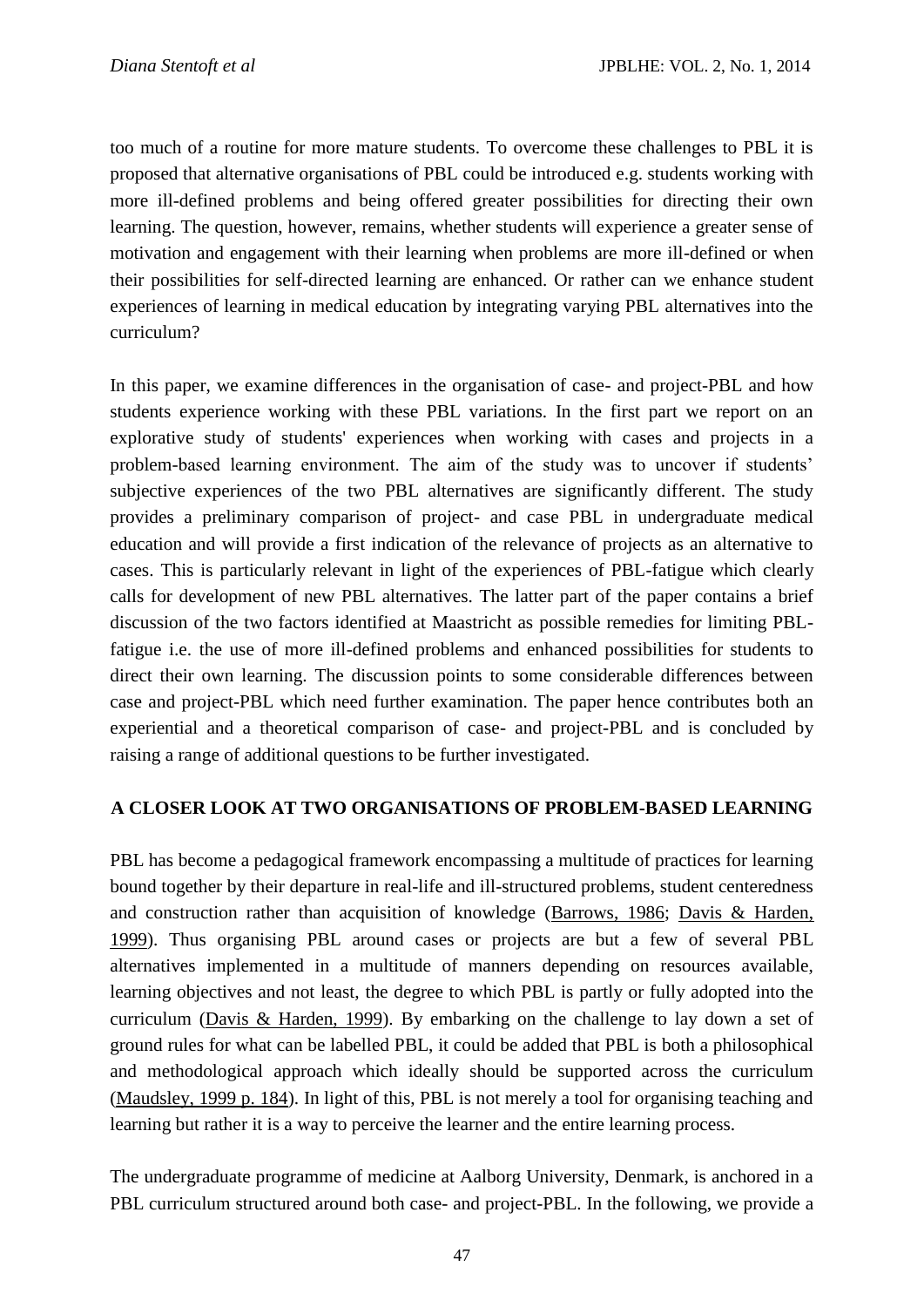brief contextualisation of PBL as manifested in this particular setting of studying medicine at a University firmly rooted in a strong tradition of project-oriented PBL [\(Krogh & Jensen,](file:///C:/Users/jba/AppData/Local/Microsoft/Windows/Temporary%20Internet%20Files/Content.IE5/US06KKC1/652-2961-1-CE.docx%23_ENREF_29)  [2013;](file:///C:/Users/jba/AppData/Local/Microsoft/Windows/Temporary%20Internet%20Files/Content.IE5/US06KKC1/652-2961-1-CE.docx%23_ENREF_29) [AAU, 2010\)](file:///C:/Users/jba/AppData/Local/Microsoft/Windows/Temporary%20Internet%20Files/Content.IE5/US06KKC1/652-2961-1-CE.docx%23_ENREF_48). For the sake of clarity, the two PBL alternatives are denoted case-PBL and project-PBL, respectively.

## *Case-PBL*

In medical education, PBL is predominantly associated with learning through collaborative processes centred around hypothetical or real patient cases often with ill-defined problems and with learning objectives emerging through students' active engagement with a case [\(Barrett & Moore, 2011;](file:///C:/Users/jba/AppData/Local/Microsoft/Windows/Temporary%20Internet%20Files/Content.IE5/US06KKC1/652-2961-1-CE.docx%23_ENREF_4) [David et al., 1999;](file:///C:/Users/jba/AppData/Local/Microsoft/Windows/Temporary%20Internet%20Files/Content.IE5/US06KKC1/652-2961-1-CE.docx%23_ENREF_13) [El-Moamly, 2010;](file:///C:/Users/jba/AppData/Local/Microsoft/Windows/Temporary%20Internet%20Files/Content.IE5/US06KKC1/652-2961-1-CE.docx%23_ENREF_18) [Evensen & Hmelo, 2008;](file:///C:/Users/jba/AppData/Local/Microsoft/Windows/Temporary%20Internet%20Files/Content.IE5/US06KKC1/652-2961-1-CE.docx%23_ENREF_20) [van](file:///C:/Users/jba/AppData/Local/Microsoft/Windows/Temporary%20Internet%20Files/Content.IE5/US06KKC1/652-2961-1-CE.docx%23_ENREF_45)  [Berkel et al., 2010\)](file:///C:/Users/jba/AppData/Local/Microsoft/Windows/Temporary%20Internet%20Files/Content.IE5/US06KKC1/652-2961-1-CE.docx%23_ENREF_45). In this light, PBL is conceived as departing in a scenario, dilemma or case that serves to trigger student engagement guided by a facilitator towards learning outcomes specified in the curriculum [\(Barrett et al., 2011;](file:///C:/Users/jba/AppData/Local/Microsoft/Windows/Temporary%20Internet%20Files/Content.IE5/US06KKC1/652-2961-1-CE.docx%23_ENREF_3) [Savin-Baden & Major, 2004\)](file:///C:/Users/jba/AppData/Local/Microsoft/Windows/Temporary%20Internet%20Files/Content.IE5/US06KKC1/652-2961-1-CE.docx%23_ENREF_40).

At Aalborg University, the problem-based case elements comprising the majority of learning activities in the B.Sc. curriculum are inspired by the structure found at Hull York University where students work in groups with a case for one week based on the seven-jump model [\(David, et al., 1999\)](file:///C:/Users/jba/AppData/Local/Microsoft/Windows/Temporary%20Internet%20Files/Content.IE5/US06KKC1/652-2961-1-CE.docx%23_ENREF_13). The seven jump model was developed at Maastricht University and has been widely applied for several decades (e.g. [Albanese, 2010;](file:///C:/Users/jba/AppData/Local/Microsoft/Windows/Temporary%20Internet%20Files/Content.IE5/US06KKC1/652-2961-1-CE.docx%23_ENREF_1) [Moust, et al., 2005;](file:///C:/Users/jba/AppData/Local/Microsoft/Windows/Temporary%20Internet%20Files/Content.IE5/US06KKC1/652-2961-1-CE.docx%23_ENREF_35) [Schmidt,](file:///C:/Users/jba/AppData/Local/Microsoft/Windows/Temporary%20Internet%20Files/Content.IE5/US06KKC1/652-2961-1-CE.docx%23_ENREF_42)  [1983;](file:///C:/Users/jba/AppData/Local/Microsoft/Windows/Temporary%20Internet%20Files/Content.IE5/US06KKC1/652-2961-1-CE.docx%23_ENREF_42) [Wood, 2003\)](file:///C:/Users/jba/AppData/Local/Microsoft/Windows/Temporary%20Internet%20Files/Content.IE5/US06KKC1/652-2961-1-CE.docx%23_ENREF_46). In brief, the seven jump model is organised around a case opening session where students work with 1-3 patient centred case scenarios in e.g. cardiac disease or diabetes. Through jumps one to five the students reach a set of learning objectives, a process guided by a facilitator. The learning objectives are generated by students working together to identify prior knowledge and experiences relating to the case, brainstorming to organise this knowledge and find explanations and subsequently identifying which knowledge gaps have been encountered to fully comprehend the case. Jump six is the study time between case opening and case closure where students gather information and construct new knowledge in their aspiration to fill their knowledge gaps. In jump six students' engagement with learning objectives is supported by plenary lectures, training of clinical skills, clinical practice as well as resource sessions, where students may work with anatomical models, histological slides, or address questions to encourage understanding and reflection. At jump seven, students and facilitator reconvene to share and discuss the information as well as challenges encountered during the week. Case closure thus involves reflections on both the attainment of the specific learning objectives set out by students at the beginning of the case period as well as the learning processes.

While jump six in this model is often presented as private study time where students gather information and work with learning objectives individually (e.g. [David, et al., 1999;](file:///C:/Users/jba/AppData/Local/Microsoft/Windows/Temporary%20Internet%20Files/Content.IE5/US06KKC1/652-2961-1-CE.docx%23_ENREF_13) [Wood,](file:///C:/Users/jba/AppData/Local/Microsoft/Windows/Temporary%20Internet%20Files/Content.IE5/US06KKC1/652-2961-1-CE.docx%23_ENREF_46)  [2003\)](file:///C:/Users/jba/AppData/Local/Microsoft/Windows/Temporary%20Internet%20Files/Content.IE5/US06KKC1/652-2961-1-CE.docx%23_ENREF_46), students in this programme are strongly encouraged to organise and direct their learning around collaborative processes. This is reflected in the organisation of the curriculum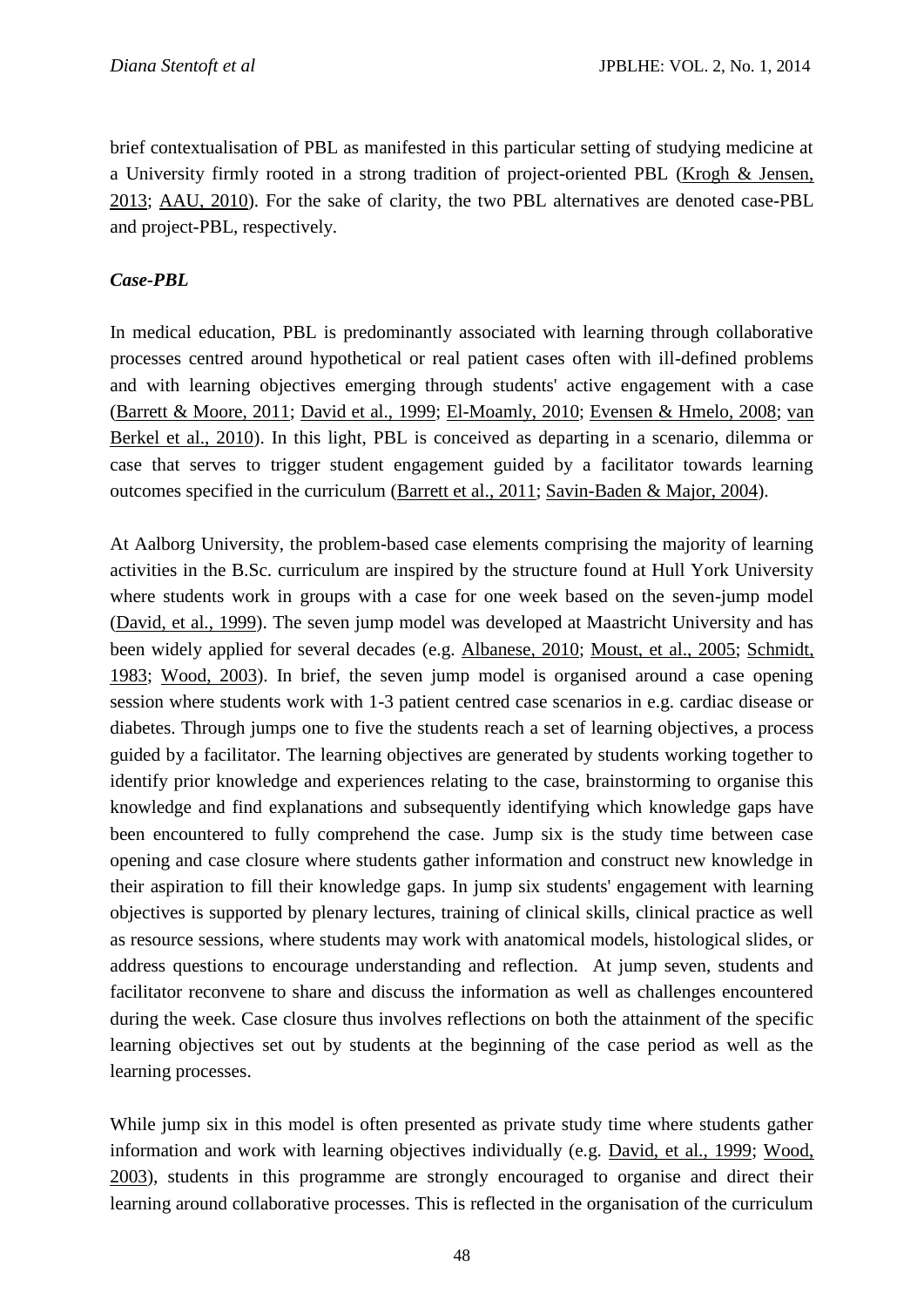as well as physical spaces. Clinical skill exercises, clinical practice, and resource sessions are organised as collaborative activities and all groups have the possibility to book group rooms throughout the week. In encouraging student collaboration between case opening and case closure this problem based case model seeks to take full advantage of collaborative and social learning processes often highlighted in literature as a key component of problem-based learning (e.g. [Hmelo-Silver & Eberbach, 2012;](file:///C:/Users/jba/AppData/Local/Microsoft/Windows/Temporary%20Internet%20Files/Content.IE5/US06KKC1/652-2961-1-CE.docx%23_ENREF_23) [Savin-Baden & Major, 2004\)](file:///C:/Users/jba/AppData/Local/Microsoft/Windows/Temporary%20Internet%20Files/Content.IE5/US06KKC1/652-2961-1-CE.docx%23_ENREF_40). This allows for students to continue the process of drawing on joint experiences in their work with learning objectives defined at case opening and it encourages continuous discussions and sharing of learning resources in the student groups. It should be further noted, that in order to develop collaborative skills and generally enable students to manage the complexities of working within a framework of problem-based learning, an introductory course is offered in which students are made familiar with various tools and strategies of organising learning and which is assessed through students' work with both individual and collective reflections e.g. through learning journals [\(Azer, 2008;](file:///C:/Users/jba/AppData/Local/Microsoft/Windows/Temporary%20Internet%20Files/Content.IE5/US06KKC1/652-2961-1-CE.docx%23_ENREF_2) [Brockbank & McGill, 2007;](file:///C:/Users/jba/AppData/Local/Microsoft/Windows/Temporary%20Internet%20Files/Content.IE5/US06KKC1/652-2961-1-CE.docx%23_ENREF_9) [Sinclair & Tse, 2001\)](file:///C:/Users/jba/AppData/Local/Microsoft/Windows/Temporary%20Internet%20Files/Content.IE5/US06KKC1/652-2961-1-CE.docx%23_ENREF_43). To continuously enhance quality faculty appointed facilitators engage in a workshop once a year that provides a fundamental understanding of case-PBL and ensure a uniform approach to case facilitation. Every case facilitator must attend a workshop before being assigned a group.

## *Project-PBL*

Project-PBL was chosen as the philosophical and pedagogical foundation for learning at the establishment of Aalborg University in 1974 and continues to serve as an organising principle for all education programmes at the university [\(Kolmos et al., 2004;](file:///C:/Users/jba/AppData/Local/Microsoft/Windows/Temporary%20Internet%20Files/Content.IE5/US06KKC1/652-2961-1-CE.docx%23_ENREF_27) [Krogh et al., 2008;](file:///C:/Users/jba/AppData/Local/Microsoft/Windows/Temporary%20Internet%20Files/Content.IE5/US06KKC1/652-2961-1-CE.docx%23_ENREF_28) [AAU,](file:///C:/Users/jba/AppData/Local/Microsoft/Windows/Temporary%20Internet%20Files/Content.IE5/US06KKC1/652-2961-1-CE.docx%23_ENREF_48)  [2010\)](file:///C:/Users/jba/AppData/Local/Microsoft/Windows/Temporary%20Internet%20Files/Content.IE5/US06KKC1/652-2961-1-CE.docx%23_ENREF_48). Project-PBL departs in students driving their learning through addressing a problem identified by students themselves. Projects run over an extended period and result in a joint artefact, most commonly a project report. Teachers act as supervisors and unlike case facilitation, there is no standardized step-by-step approach to supervision and the learning process. One key difference between project- and case-PBL is that when working on a project, students aim to produce an end-product whereas the aim of case-PBL is to motivate students to study [\(Helle et al., 2006\)](file:///C:/Users/jba/AppData/Local/Microsoft/Windows/Temporary%20Internet%20Files/Content.IE5/US06KKC1/652-2961-1-CE.docx%23_ENREF_21). All undergraduate and graduate curricula at Aalborg University are designed with periods of project-PBL including the medical programmes. During project periods students do not work with cases or have other scheduled activities. Over the three years of undergraduate medical studies there are four project periods of 3 to 12 weeks.

In projects within the medicine programme, students work within a given thematic frame e.g. public health. The students are organised into groups of up to 7, which identify a problem area within the thematic framework. They are active participants in the definition of their specific learning objectives through their formulation of a specific problem which subsequently constitutes the research question around which group members will organise their learning activities. Supported by the supervisor allocated to the group, the students identify how they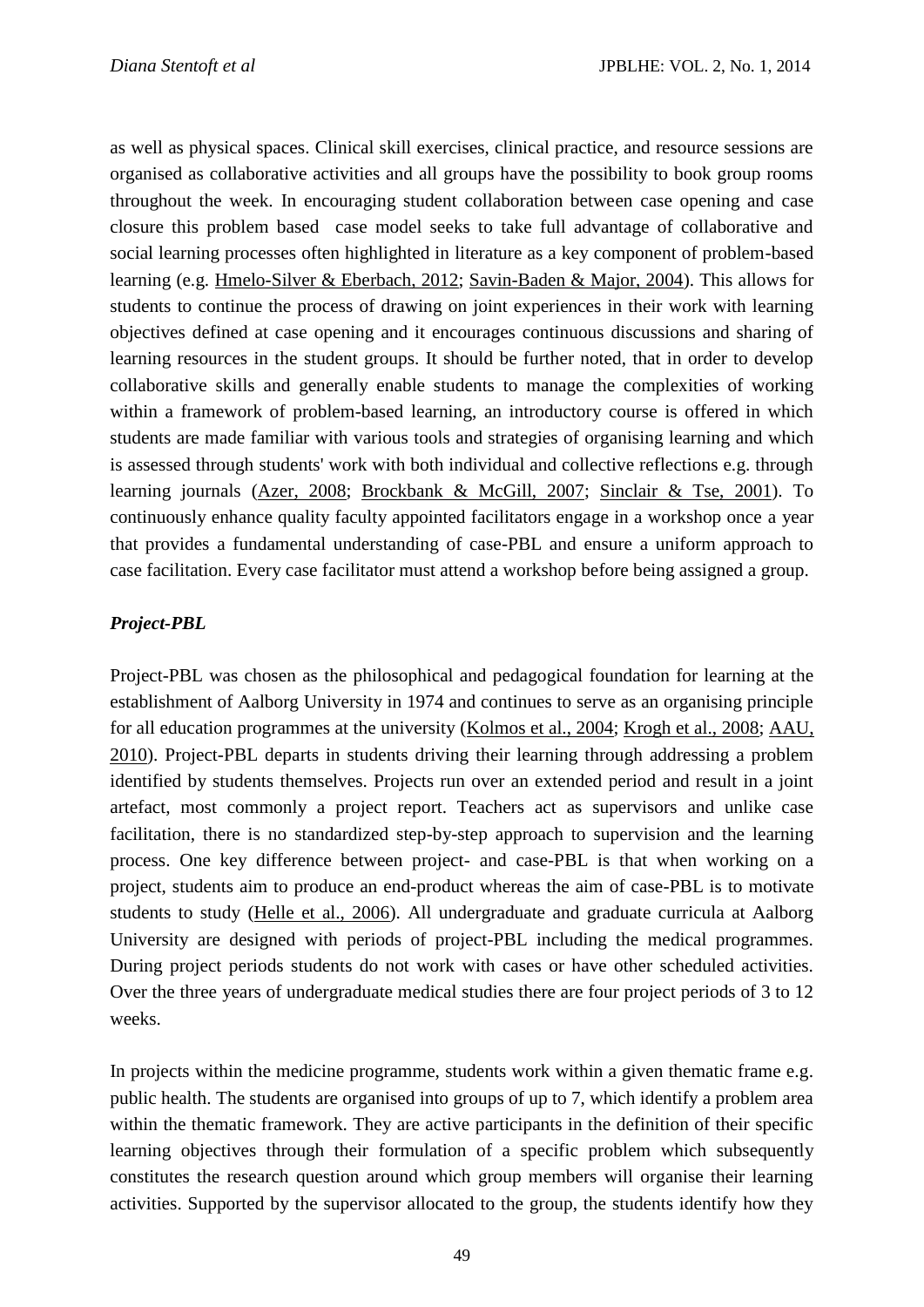wish to work towards understanding and/or solving the problem. This may be in form of questionnaire surveys, laboratory experiments, meta-analysis of other studies, etc. Students are required to work together in groups during project periods and to submit a joint project report. Reaching a satisfactory result, group members depend on the efforts of all members towards achieving the desired learning outcomes. Concluding the project period, the group participates in a joint oral examination. However, students are graded individually. The curriculum, defining the structure and content of the entire medical programme contains a set of broader learning objectives for each project period which guide the students' work and ensure a fair examination despite the diversity in projects. These broader learning objectives could be to develop skills in hypothesis formulation or analyzing and presenting data in a scientific manner, develop skills to apply specific methods or theories to the group-selected problem, demonstrate knowledge relating to specific scientific domains or competencies to disseminate scientific results. One of the many roles of the supervisor is to ensure that groups keep within the broad boundaries of the project theme outlined in the curriculum, thus ensuring a valid assessment in relation to the overall learning objectives of the curriculum.

As seen above, the organisation of case- and project-PBL differ considerably, although the overall objectives and intentions for students learning are shared. In order to understand the differences in greater detail and to determine how alternative scaffolding of PBL may supplement each other and enrich medical education, it is relevant to explore if students experience working with case- and project-PBL differently.

## **A PRELIMINARY GLANCE AT STUDENTS' DIFFERING EXPERIENCES OF PROJECT AND CASE-PBL**

Variations in student engagement with and commitment to their learning in case- and project-PBL have been observed by case facilitators and project supervisors over several years. Students working with cases were often referred to as less engaged and enthusiastic than students working with projects. However, it was not clear if these observations by staff reflected actual student experiences. These broad observations coupled with research from Maastricht University reporting of PBL-fatigue and advocating for PBL alternatives such as e.g. working with projects called for a clear comparison of students' immediate experiences of the two PBL alternatives. Our observations and previous research led to a hypothesis that students experienced working with projects more positively than working with cases.

This led to the design of an explorative study with the purpose of comparing students' attitudes towards the two PBL alternatives. The study was exclusively concerned with students' subjective ratings of issues central to assumptions embedded into PBL e.g. motivation, autonomy and learning outcome and did not seek to determine exact causes or factors significant to these experiences.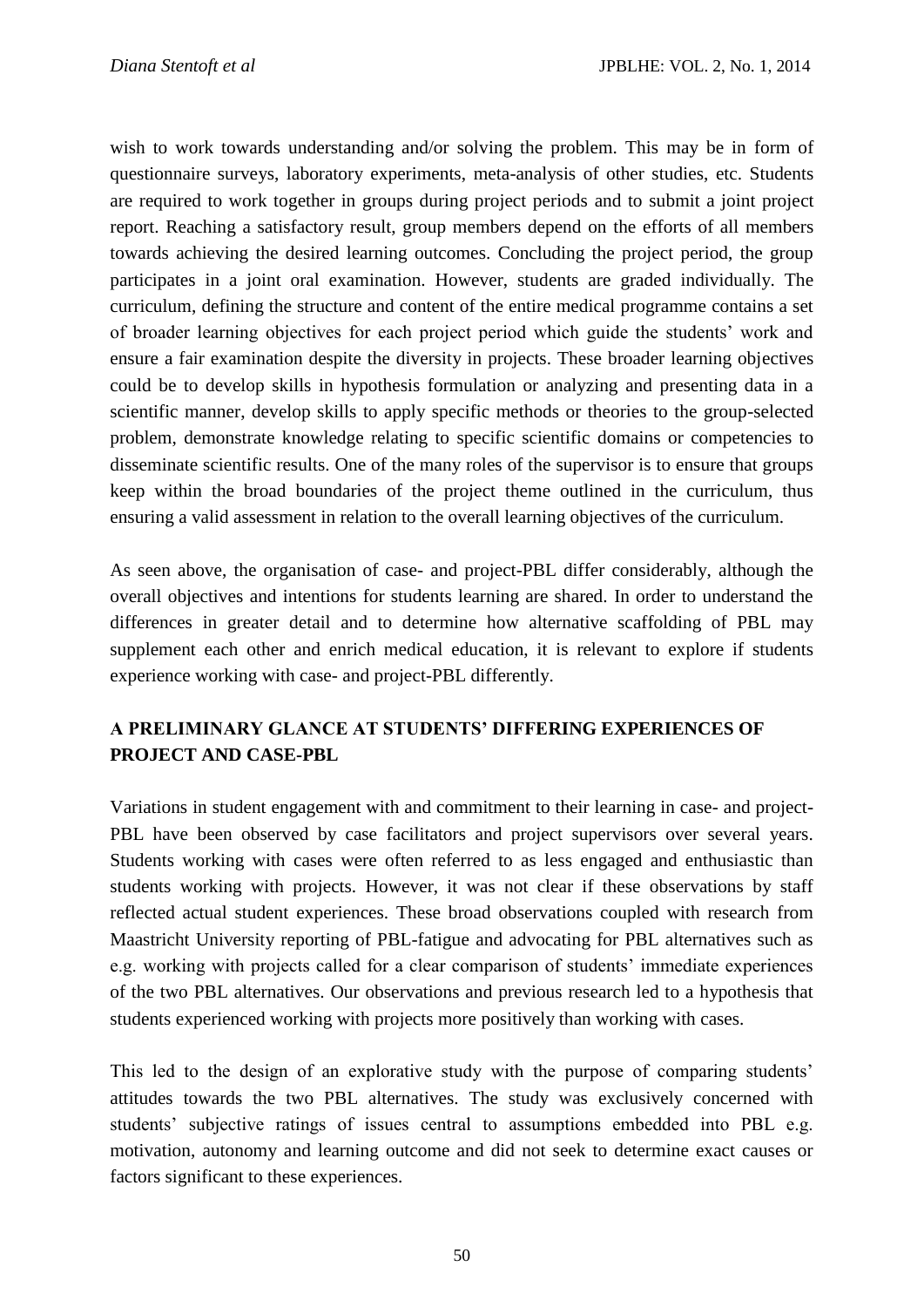Consequently, the purpose of the study was to enable a comparison of case- and project-PBL from a student perspective taking the first step towards a deeper understanding of two PBL alternatives resting upon the same set of underlying theoretical and philosophical premises, yet organised and implemented in very different ways. The questionnaire was organised around a five-point, semantic differential scale which is particularly useful when researching attitudes and subjective opinions of respondents [\(Cohen et al., 2007\)](file:///C:/Users/jba/AppData/Local/Microsoft/Windows/Temporary%20Internet%20Files/Content.IE5/US06KKC1/652-2961-1-CE.docx%23_ENREF_11). The questionnaire further included two open-ended questions allowing students to elaborate on factors which they felt contributed to their feelings of motivation for cases and projects respectively.

The questions were all self-reported high level evaluations related to outcomes difficult to measure in standard assessment. Kuh lists five conditions in relation to the validity of selfreports: Information is clear; questions are phrased clearly; the questions refer to recent activities; respondents know the purpose; and the questions do not violate the personal integrity of the respondents [\(Kuh, 2001\)](file:///C:/Users/jba/AppData/Local/Microsoft/Windows/Temporary%20Internet%20Files/Content.IE5/US06KKC1/652-2961-1-CE.docx%23_ENREF_30). The questionnaire was designed with these principles in mind to ensure validity. The aim of the questionnaire was to collect data which would allow a comparison of students experience with the two PBL alternatives. This meant we were concerned with the degree of motivation and autonomy experienced by students and with possible variations between the two PBL alternatives. We did not intend to attribute particular characteristics to these notions as e.g. whether motivation in students was intrinsic or extrinsic [\(Ryan & Deci, 2000a,](file:///C:/Users/jba/AppData/Local/Microsoft/Windows/Temporary%20Internet%20Files/Content.IE5/US06KKC1/652-2961-1-CE.docx%23_ENREF_38) [2000b\)](file:///C:/Users/jba/AppData/Local/Microsoft/Windows/Temporary%20Internet%20Files/Content.IE5/US06KKC1/652-2961-1-CE.docx%23_ENREF_39). This meant that the study could only give an indication of differences but not provide explanations of how and why. As a consequence of this strategy and the explorative nature of the study, we could not in the analysis of results infer particular meanings of motivation, autonomy or learning outcome which is anyhow problematic due to the multidimensional nature of these notions [\(Kember & Ginns, 2012\)](file:///C:/Users/jba/AppData/Local/Microsoft/Windows/Temporary%20Internet%20Files/Content.IE5/US06KKC1/652-2961-1-CE.docx%23_ENREF_25). However, the construction of the questionnaire did allow us to conclude if students felt positively or negatively about their case and project work as it is reasonable to assume respondents would attribute similar meanings to the notions of motivation, autonomy and learning outcome when considering responses throughout the questionnaire.

The questionnaire was distributed among first and second year students in the undergraduate medical programme. The study was carried out following terms where students had engaged in both case- and project-PBL. The questionnaire was distributed after the completion of both case and project periods but prior to the announcement of any exam results. Thus, responses were not biased by students' reactions to exam results. Of 210 students, 116 students participated in the study (n=116) giving a response rate of 55.2%.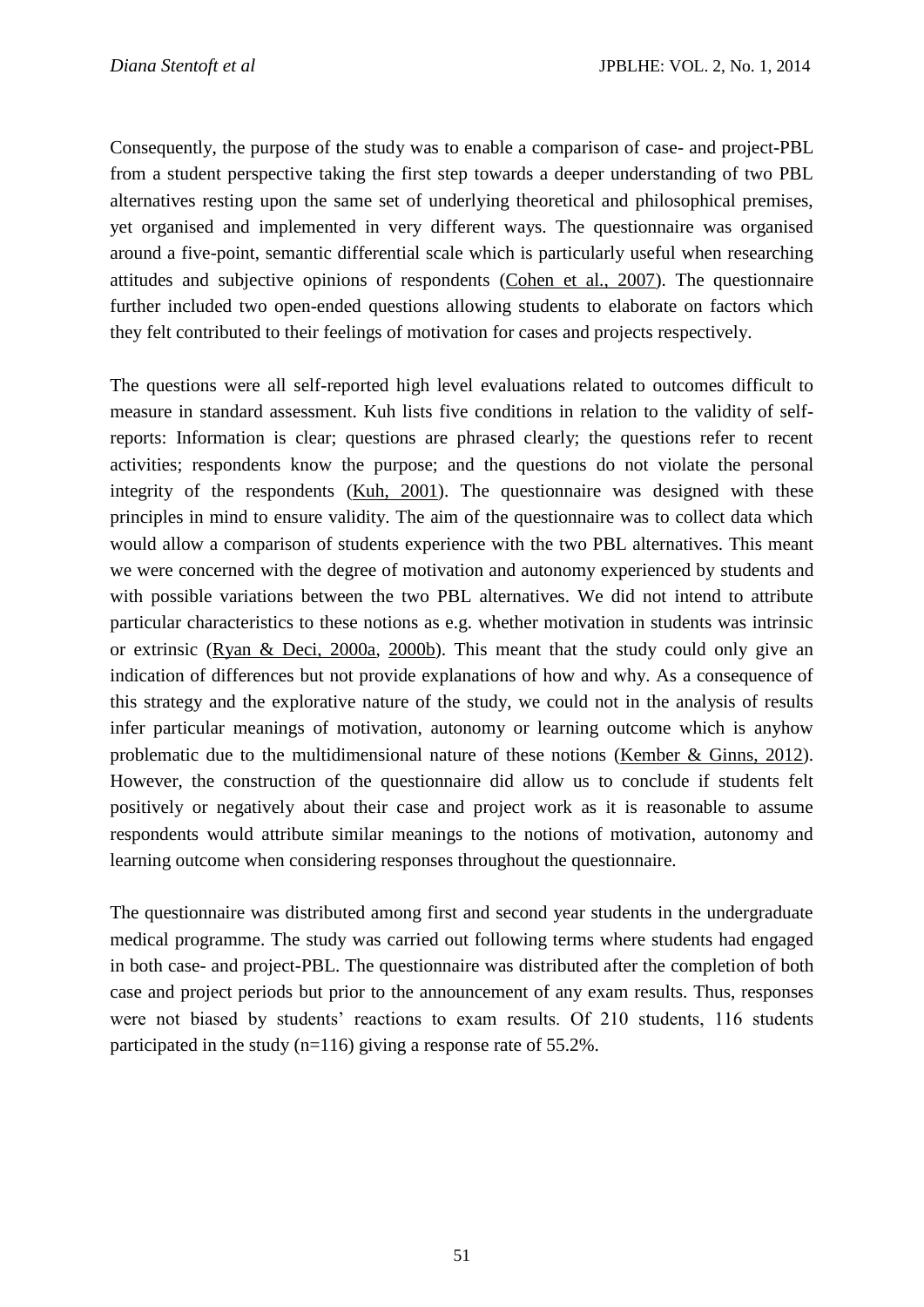## *Results*

Considering the similarities in philosophical and theoretical principles underpinning project and case-PBL the data analysis revealed significant differences in students' experiences which appeared to be consistently more positive towards project-PBL. Below we briefly present the key findings of the study which further emphasises the need to understand in more detail the differences in both organisation as well as experiences of project and case-PBL.



Figure 1

*Students' experience of motivation*

Figure 1, illustrates students responses to the questions 'how did you experience your motivation for working with cases?' and 'how did you experience your motivation for working with projects?' From the figure, it is evident that very few students report experiencing little or no motivation whether working with cases or projects (10.7% and 3.6% respectively). However, what is also noticeable is how students generally appear to be more motivated when working with projects. 43.7% of the respondents report high or very high motivation working with cases, whereas 75,0% experience high or very high motivation when working with projects.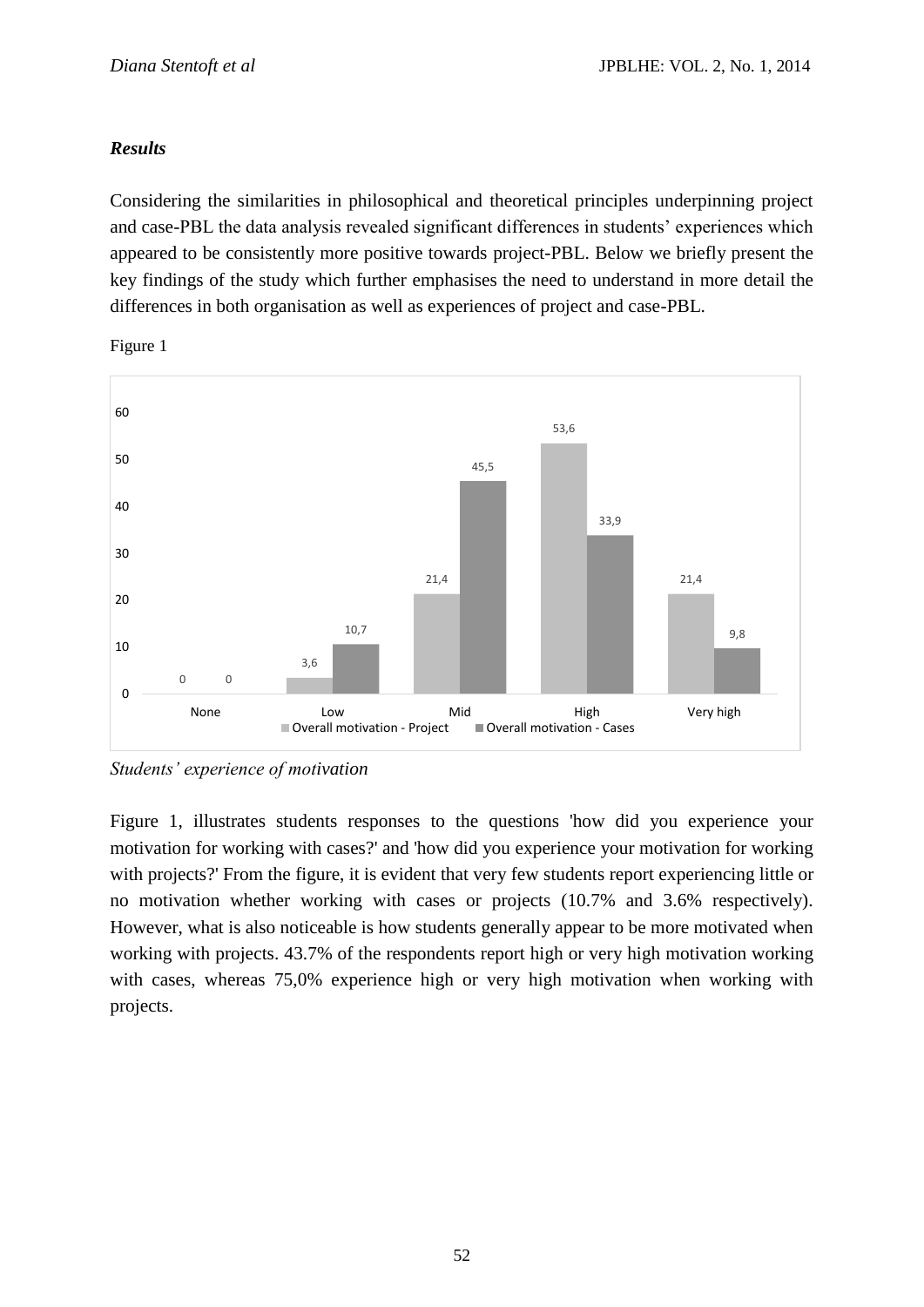



*Students' experiences of case facilitators' and project supervisors' contribution to their sense of motivation* 

The aim of the study was to explore student experiences rather than asking for student evaluation of these experiences. For this reason, respondents were requested to assess their experience of the contribution of their case facilitator and project supervisor towards their sense of motivation for their work. Figure 2, illustrates responses to the questions 'How did you experience your case facilitator contributing to your sense of motivation for working with cases?' and 'how did you experience your project supervisor contributing to your sense of motivation for working with the project?'. As was also observed in figure 1, few students found their facilitator or supervisor demotivating with 4.4% in cases and 3.6% in projects. In both case and project work, facilitators and supervisors were seen by the majority of students to be motivating or very motivating, 61.0% in cases and 77.7% in projects.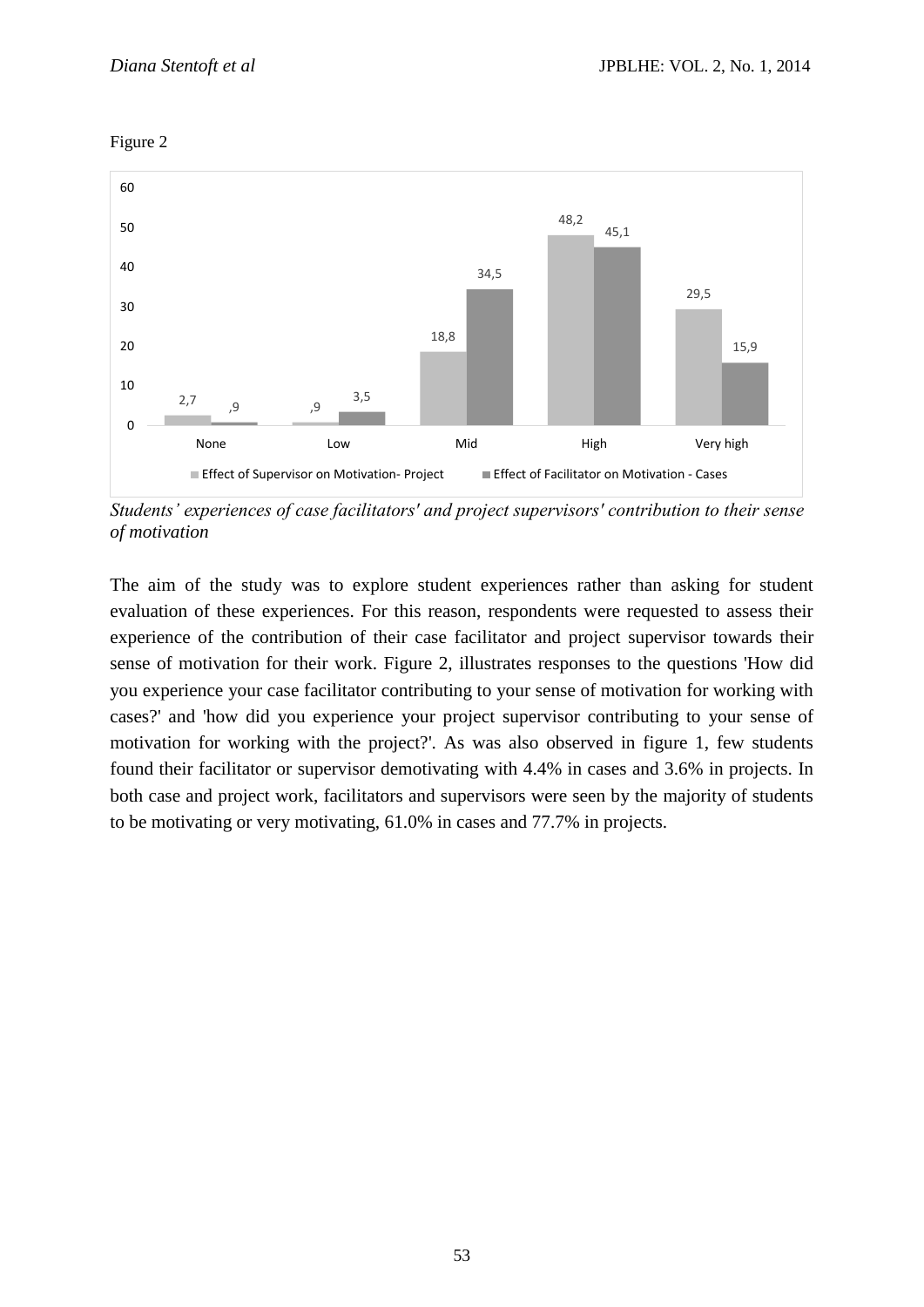



*Students' possibilities to autonomously explore scientific topics*

A similar picture emerges when analysing students responses to the questions 'How have you experienced to have autonomy to explore scientific topics within the framework of the case' and 'How have you experienced to have autonomy to explore scientific topics within the framework of the project', see figure 3. In case as well as project work, very few students experience little or no autonomy to explore scientific topics (7.3% for case and 7.1% for project). However, in project work students experience considerably more autonomy to explore scientific topics as 45.4% of respondents report a high or very high level of autonomy when working with cases and 57.6% working with projects.



Figure 4

*Students' perception of their learning outcome*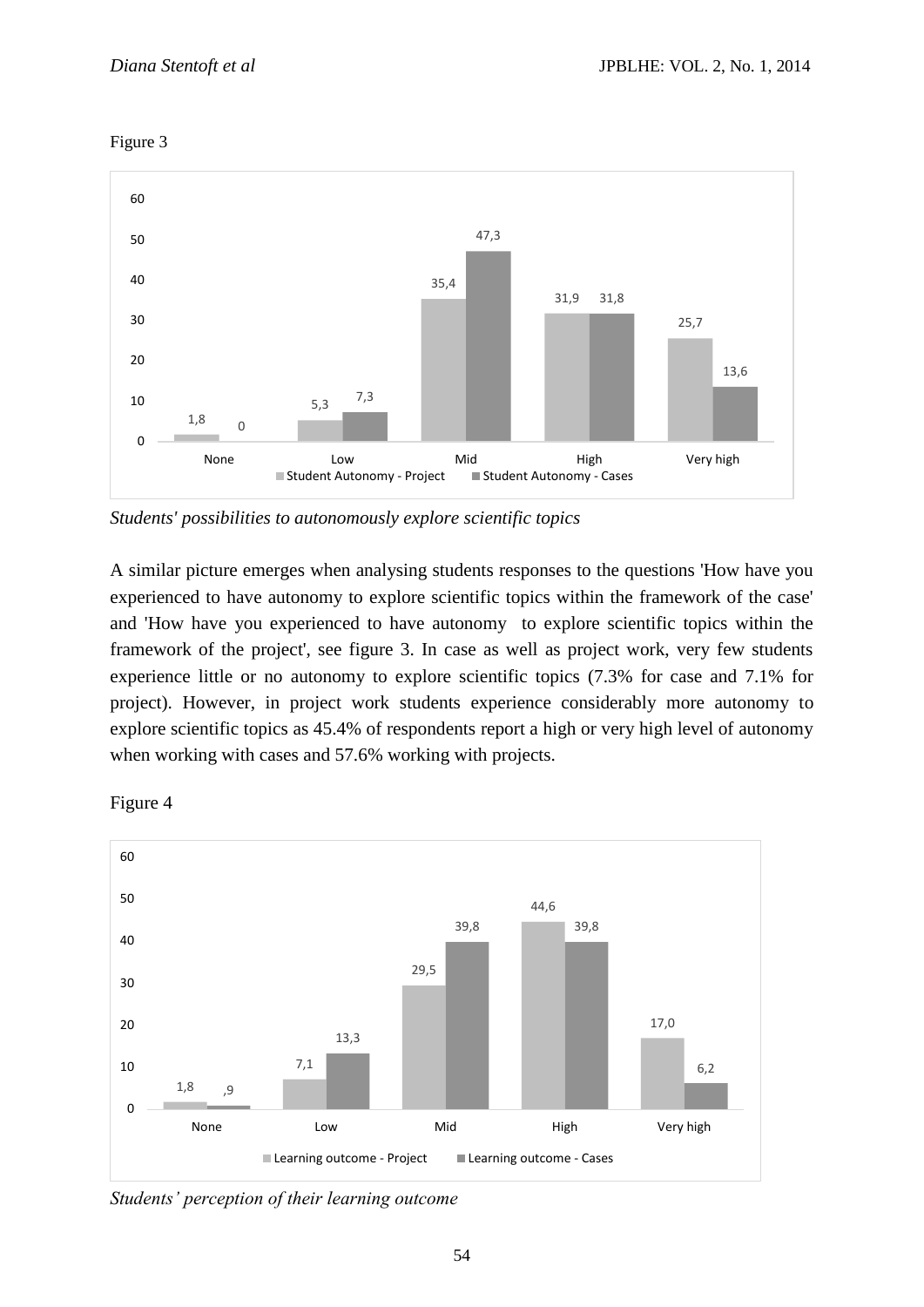Figure 4 illustrates students' perceptions of their learning outcome from working with projects and working with cases as they responded to the questions 'how great was your learning outcome from working with cases during the term?' and 'how great was your learning outcome from working with the project during term?' Responses were made prior to announcement of exam results and thus reflect students' experiences and possibly expectations of results. Relatively few students experienced a very small or small learning outcome whether working with cases or projects (14.2% for cases and 8.9% for projects). As was the case with previous questions it is evident that students are generally more positive about their learning outcome in their project work. 46.0% of respondents state that they have experienced great or very great learning outcome when working with cases. Working with projects the response in these two categories increases to 61.6%.

#### **DISCUSSION**

The results presented above point to two general observations. Firstly, the number of students responding negatively about their experiences of the two PBL alternatives examined is low for all items of the questionnaire. This indicates that the problem-based approach to learning regardless of organisation provides a scaffolding of learning which students find conducive for their learning outcome. Secondly, although problem-based learning organised around cases and projects share characteristics and underlying objectives for the learner [\(de Graaff &](file:///C:/Users/jba/AppData/Local/Microsoft/Windows/Temporary%20Internet%20Files/Content.IE5/US06KKC1/652-2961-1-CE.docx%23_ENREF_15)  [Kolmos, 2003;](file:///C:/Users/jba/AppData/Local/Microsoft/Windows/Temporary%20Internet%20Files/Content.IE5/US06KKC1/652-2961-1-CE.docx%23_ENREF_15) [Kolmos, 2009\)](file:///C:/Users/jba/AppData/Local/Microsoft/Windows/Temporary%20Internet%20Files/Content.IE5/US06KKC1/652-2961-1-CE.docx%23_ENREF_26), it is not surprising that the results above support the hypothesis that varying PBL alternatives will result in varying student experiences and that project-PBL is perceived more positively than case-PBL in all parameters studied. The explorative nature of the study means we cannot conclude on factors leading to the more positive experiences of motivation for projects as seen from a student perspective. However, suggestions from Maastricht that the use of more ill-defined problems and enhancing possibilities for self directed learning may negate experiences of PBL-fatigue may indicate part of the answer. Therefore, in the remaining part of the paper we will demonstrate in more detail how case and project-PBL alternatives significantly differ in the way problems emerge and are addressed and in the way students are offered possibilities for self-directed learning. We do this to emphasise the need to examine the possibilities and delimitations of PBL alternatives to continuously improve PBL curricula in undergraduate medical education.

#### *The role and nature of the problem in case and project-PBL*

Several attempts have been made to construct taxonomies of problems and describe their contributions to students' learning in case-PBL. A recent taxonomy considers the kind of knowledge students are intended to engage with according to the curriculum as the basis on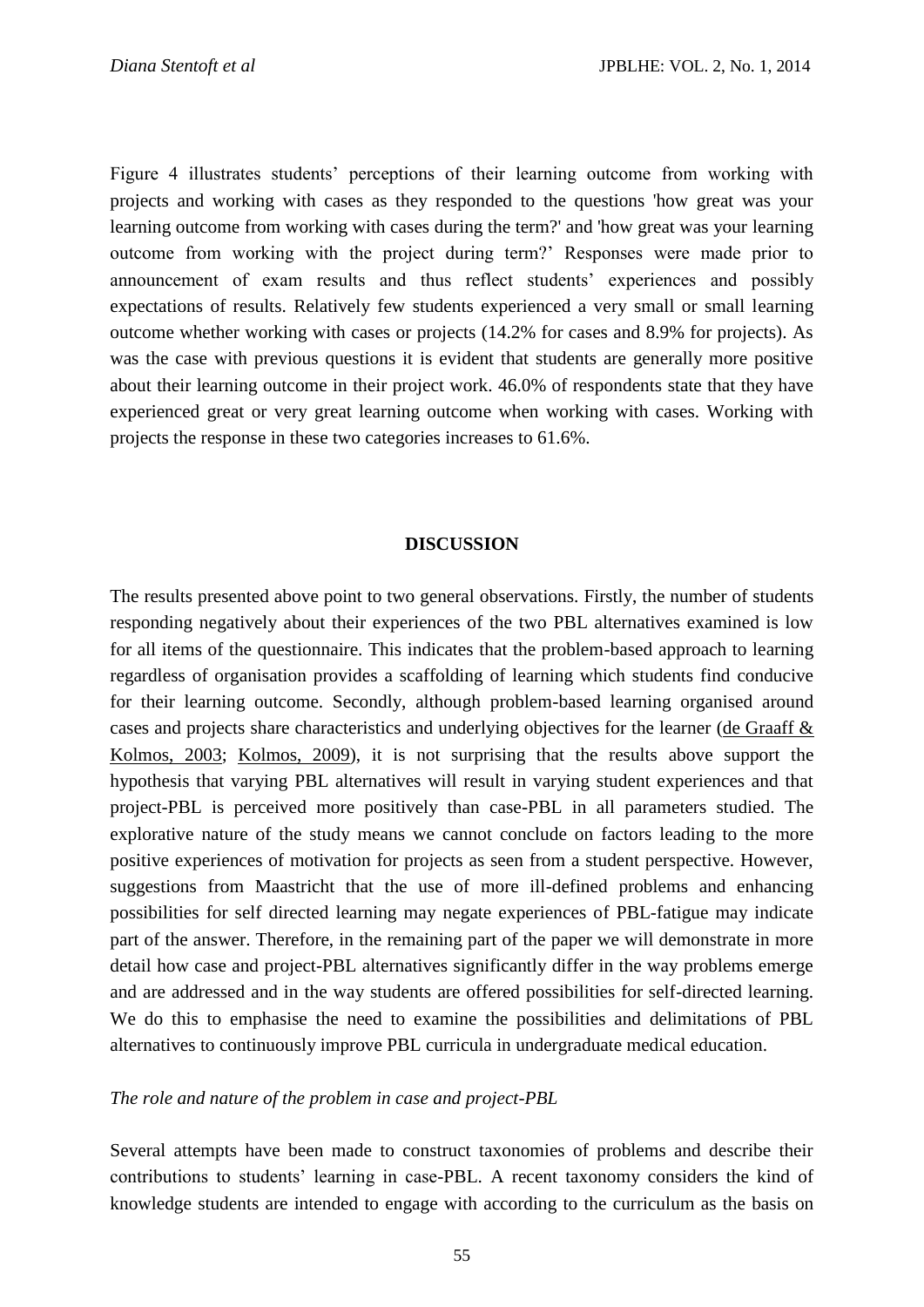which problems may be organised [\(Schmidt & Moust, 2010\)](file:///C:/Users/jba/AppData/Local/Microsoft/Windows/Temporary%20Internet%20Files/Content.IE5/US06KKC1/652-2961-1-CE.docx%23_ENREF_41). In this taxonomy, four categories of knowledge which may be embedded into a problem were identified: Descriptive knowledge, explanatory knowledge, procedural knowledge and personal normative knowledge. Depending on the knowledge category, four different problem types have been defined; fact-finding, explanation, strategy, and moral dilemma resolution [\(Schmidt & Moust,](file:///C:/Users/jba/AppData/Local/Microsoft/Windows/Temporary%20Internet%20Files/Content.IE5/US06KKC1/652-2961-1-CE.docx%23_ENREF_41)  [2010 p. 36\)](file:///C:/Users/jba/AppData/Local/Microsoft/Windows/Temporary%20Internet%20Files/Content.IE5/US06KKC1/652-2961-1-CE.docx%23_ENREF_41). This taxonomy is based on the precondition that although students are offered some freedom in their choice of learning strategy and engagement with the problem, facilitators still retain tight control over the category of knowledge relevant to working with the problem and therefore also which learning objectives students will meet when engaging with the problem. This positioning of the facilitator as responsible for the problem design is visible in the seven-jump case-PBL model where the introduction of the problem to students through the case opening session marks the onset of their learning process [\(Moust, et al.,](file:///C:/Users/jba/AppData/Local/Microsoft/Windows/Temporary%20Internet%20Files/Content.IE5/US06KKC1/652-2961-1-CE.docx%23_ENREF_35)  [2005\)](file:///C:/Users/jba/AppData/Local/Microsoft/Windows/Temporary%20Internet%20Files/Content.IE5/US06KKC1/652-2961-1-CE.docx%23_ENREF_35). In case-PBL, patient cases are designed to enable learning outcomes of the core medical curriculum essential for a medical education to meet the requirements of the profession.

In contrast to the above, problems in project-PBL have been characterised as "... *documented*  or *argumented* as an anomaly, a paradox, a contrast or a contradiction. The purpose with the answering or solution of the problem - the work with the project - *understanding or comprehension, change or understanding and change" [\(Qvist, 2004 p. 90\)](file:///C:/Users/jba/AppData/Local/Microsoft/Windows/Temporary%20Internet%20Files/Content.IE5/US06KKC1/652-2961-1-CE.docx%23_ENREF_37).* In these characteristics of a problem there is no indication as to the complexity or the category of knowledge outcome which may vary depending on how advanced students are in their studies and the broader learning objectives set out in the curriculum. The relevance of a problem is in project-PBL evaluated on the documentation and argumentation presented by students based on their initial research into a scenario within the broader theme of the project. In project-PBL, securing this documentation and developing argumentations underpinning a problem is regarded as a key element in students' learning process. Students are responsible for identifying the specific problem they wish to examine within the overall learning objectives found in the curriculum. In this process, supervisors relinquish the possibility and responsibility of ensuring minute alignment between problems and detailed learning objectives. Students are also responsible for making decisions on how to best utilise resources made available to them during the project period i.e. supervision, laboratory facilities, group rooms, external partners etc. [\(Spliid & Qvist, 2013\)](file:///C:/Users/jba/AppData/Local/Microsoft/Windows/Temporary%20Internet%20Files/Content.IE5/US06KKC1/652-2961-1-CE.docx%23_ENREF_44). Despite this transference of responsibilities from staff to students, the supervisor is still responsible for ensuring that work delivered by the students meet the broader learning objectives specified for the project.

Relating the nature of problems to students' experience with case-PBL, a previous study has found that the degree of challenge and variety of problems are important contributors to students' experiences of motivation as is the degree to which students are directed in their learning process and their experience of possibilities to engage with realistic problems [\(Mauffette et al., 2004\)](file:///C:/Users/jba/AppData/Local/Microsoft/Windows/Temporary%20Internet%20Files/Content.IE5/US06KKC1/652-2961-1-CE.docx%23_ENREF_33). The distinction in nature of problems and the way distribution of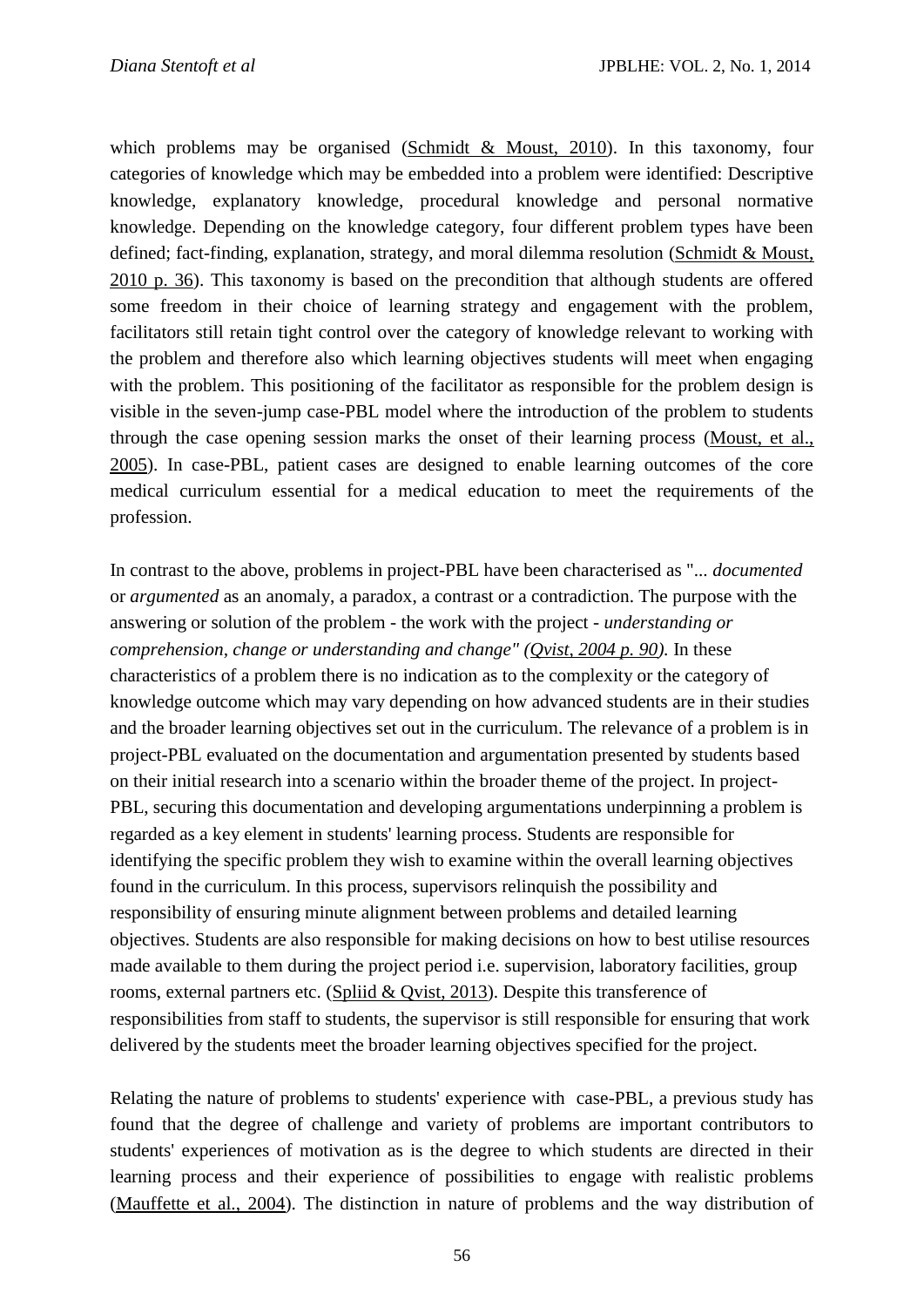responsibilities for identifying and defining these problems may, therefore, be significant factors influencing student experiences of the two PBL alternatives. Clearly the scope and complexity of problems in project-PBL are potentially ill-defined to a much greater extent than what is possible in settings of case-PBL.

## *Possibilities for self-directed learning*

Literature on self-directed learning (SDL) in PBL settings rarely distinguish between PBL alternatives and how these alternatives present varying possibilities for students to direct their own learning and develop as self-directed learners. Some even view all PBL alternatives as similar in this respect [\(e.g. English & Kitsantas, 2013\)](file:///C:/Users/jba/AppData/Local/Microsoft/Windows/Temporary%20Internet%20Files/Content.IE5/US06KKC1/652-2961-1-CE.docx%23_ENREF_19). The results above however indicate need to address each PBL alternative separately since the difference in possibilities for selfdirected learning may contribute to students maintaining motivation for learning.

SDL has emerged from the domain of adult education and is concerned with the adult learners' intentions to learn and foster change in his learning strategies [\(O'Shea, 2003\)](file:///C:/Users/jba/AppData/Local/Microsoft/Windows/Temporary%20Internet%20Files/Content.IE5/US06KKC1/652-2961-1-CE.docx%23_ENREF_36). Developing such skills is considered a central objective in PBL curricula (Hmelo & Lin, [2008\)](file:///C:/Users/jba/AppData/Local/Microsoft/Windows/Temporary%20Internet%20Files/Content.IE5/US06KKC1/652-2961-1-CE.docx%23_ENREF_24). SDL research has yet to arrive at a fixed definition of SDL and the boundaries between SDL and the study of self-regulated learning rooted in educational psychology are somewhat opaque balancing between the social and individual perspective. Nevertheless three processes of SDL have been observed: *'(a) identifying learning objectives, (b) pursuing learning issues, and (c) self-evaluating learning.'* [\(Zimmermann & Lebeau, 2008 p. 301\)](file:///C:/Users/jba/AppData/Local/Microsoft/Windows/Temporary%20Internet%20Files/Content.IE5/US06KKC1/652-2961-1-CE.docx%23_ENREF_47). SDL however is not merely about supporting processes but also about the degree to which students retain control over their learning processes [\(O'Shea, 2003\)](file:///C:/Users/jba/AppData/Local/Microsoft/Windows/Temporary%20Internet%20Files/Content.IE5/US06KKC1/652-2961-1-CE.docx%23_ENREF_36). Studies have shown how development of students' SDL skills improved with more student-centred PBL organisation although it was noted that students should not be left unsupported and learning not without scaffolding [\(Blumberg, 2008\)](file:///C:/Users/jba/AppData/Local/Microsoft/Windows/Temporary%20Internet%20Files/Content.IE5/US06KKC1/652-2961-1-CE.docx%23_ENREF_8). Similarly, it has been noted that objectives and clear guidance on what is considered relevant subject matters may impact considerably on students' activities during self-study and thus on how they handle their learning processes [\(Dolmans & Schmidt, 2008\)](file:///C:/Users/jba/AppData/Local/Microsoft/Windows/Temporary%20Internet%20Files/Content.IE5/US06KKC1/652-2961-1-CE.docx%23_ENREF_17). In light of the three SDL processes and the observation of degree of guidance and studentcenteredness it is evident that case- and project-PBL offer different varying degrees of SDL.

In case-PBL students define their own learning objectives but within specific knowledge areas defined by the case materials provided by the facilitator. Students organise their collaboration and learning freely within the scope of a very limited time perspective of one week. The conclusion of a case is intended both as a discussion of learning outcome and as a space for evaluating learning and learning strategies. The fixed structure scaffolding learning through the seven-jump model and faculty prepared case-materials ensures a highly scaffolded learning environment in case-PBL. However, these structures also to some extent limit the autonomy of students to organise their learning and their engagement with the subject matter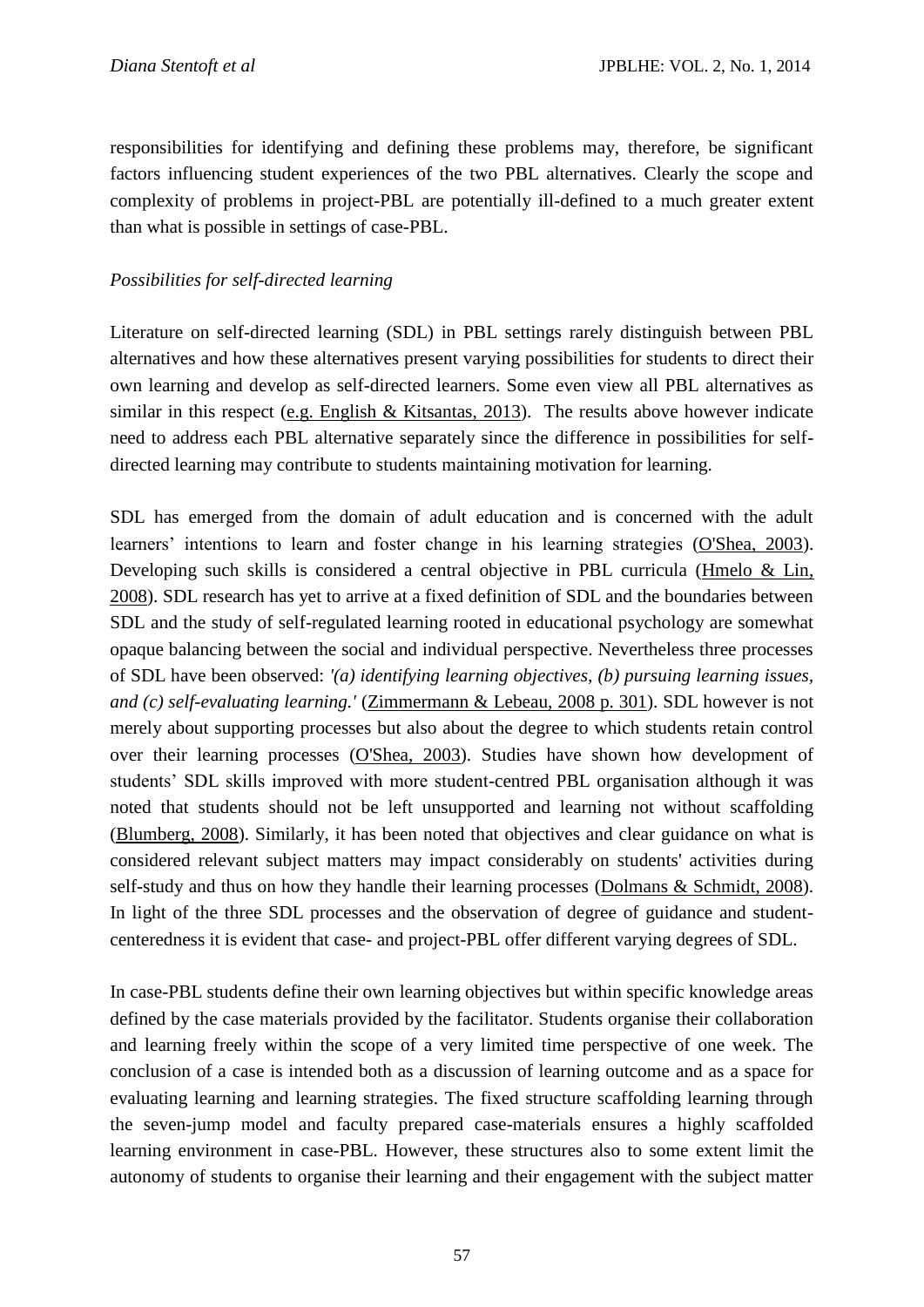as students are expected to organise their learning around case-derived learning objectives exclusively.

In project-PBL students' identification and argumentation for engaging with a problem is considered part of the learning process. Students have autonomy to organise their learning while freely addressing the broader learning objectives defined through curriculum. The extended time perspective means that continuous evaluation of learning and learning strategies through self and peer assessment is essential to reaching a satisfactory learning outcome. Students are both individually and collaboratively responsible for making key decisions about their learning and their use of project supervision. The scaffolding of learning is negotiated in the group in project-PBL and guided by the supervisor. The autonomy to work with scientific topics selected by the students themselves and to determine the organisation and direction of the learning processes within the project groups means that project-PBL offers students wide possibilities to control and direct their own learning. This is the case although scaffolding structures are present in the form of clear overall objectives for the project, accessible project supervision and a clearly defined end-product.

Clearly project-PBL offers students a larger degree of SDL than case-PBL. In project-PBL students have more control over their learning process and both individual and collaborative issues and evaluation of learning is essential to a satisfactory result. The explorative study presented above cannot in detail connect the degree of SDL to students' sense of motivation or autonomy, however the significant variations in students' experiences of project- and case-PBL invite for further research not only into the development of SDL skills in PBL but also into how varying PBL alternatives may to varying degrees support and be constructed around activities demanding students' engagement as self-directed learners.

### **CONCLUDING REMARKS**

Above, we have seen how students report a higher degree of motivation and more autonomy to explore scientific topics in projects-PBL rather than case-PBL. We have also seen how the responsibilities for identifying and establishing the problem itself are shifted from staff to students when moving from case- to project-PBL and how project-PBL not only allows but also requires more SDL. These factors all indicate that project-PBL offers students more possibilities to direct (and develop) their own learning than in case-PBL. Simultaneously, students report a significant impact of case-facilitators and project supervisors on their experience of motivation which further indicates the importance of continuous guiding and scaffolding of learning during more self-directed project periods.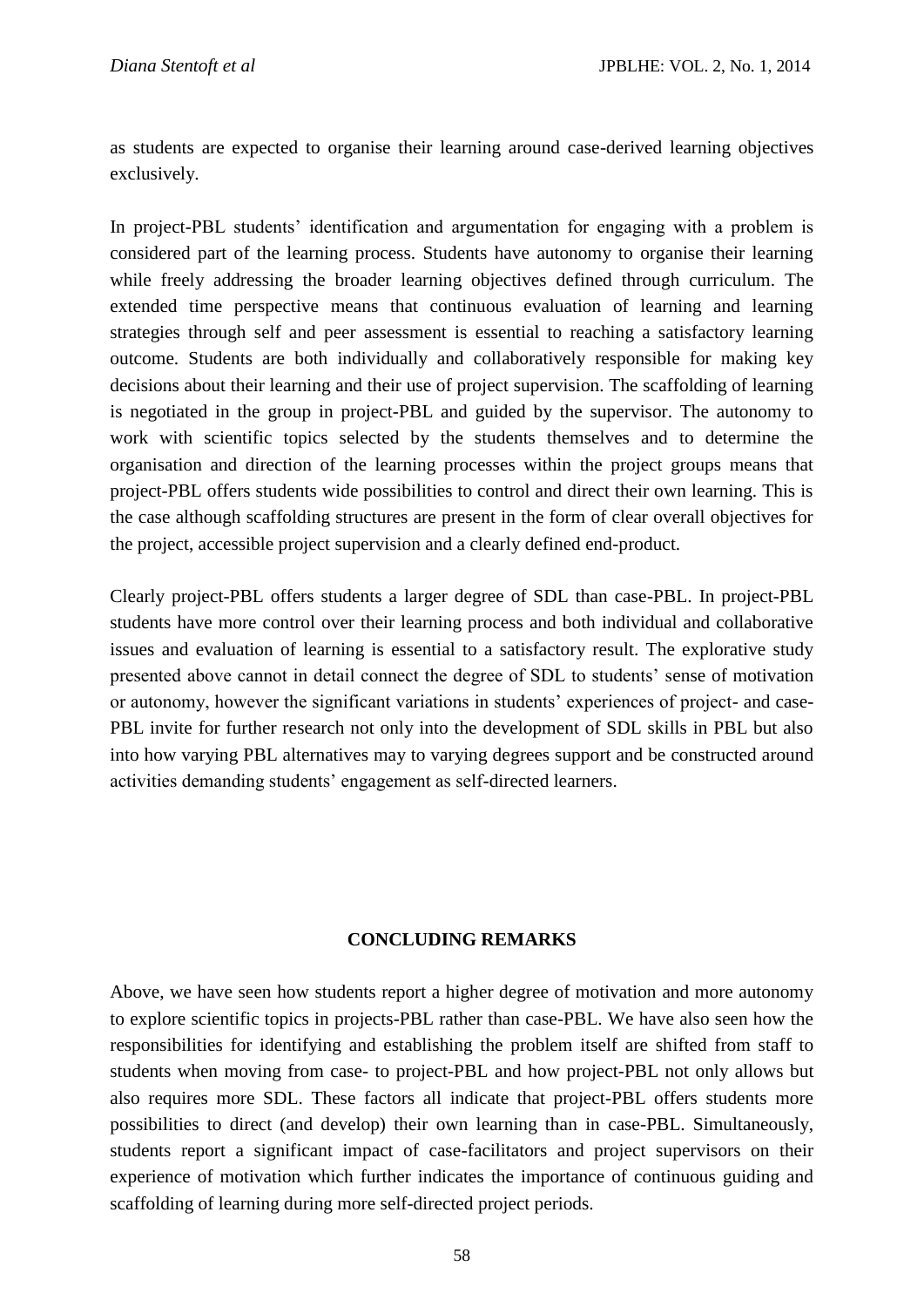There is clearly a need to explore distinctions of case- and project-PBL further to fully understand how and if project-PBL is a fruitful way of addressing the PBL fatigue experienced elsewhere [\(Czabanowska, et al., 2012;](file:///C:/Users/jba/AppData/Local/Microsoft/Windows/Temporary%20Internet%20Files/Content.IE5/US06KKC1/652-2961-1-CE.docx%23_ENREF_12) [Moust & Roebertsen, 2010\)](file:///C:/Users/jba/AppData/Local/Microsoft/Windows/Temporary%20Internet%20Files/Content.IE5/US06KKC1/652-2961-1-CE.docx%23_ENREF_34). Here it would be relevant to explore and compare underlying factors contributing to students' experiences of motivation for the two PBL alternatives.

From the preliminary results of the study presented in this paper and from the overall discussion of some key differences of organization of case and project-PBL follows new and unanswered questions: Exactly why are students feeling more motivated for projects than cases? How may we understand the differences in contributions of case and project-PBL towards students' attainment of the overall aims of PBL? And which parts of a medicine curriculum is better suited for cases and which for project-PBL? More research is clearly needed to uncover contributions and limitations of PBL alternatives and to optimise the complimentary use of alternatives in medical education.

#### **References**

- Albanese, M. A. (2010). Problem-based learning. In T. Swanwick (Ed.), *Understanding Medical Education evidence, theory and practice* (pp. 37-52). Chichester, West Sussex: Wiley-Blackwell.
- Azer, S. (2008). *Navigating problem-based learning*. Sydney: Churchill Livingstone Elsevier.
- Barrett, T., Cashman, D., & Moore, S. (2011). Designing problems and triggers in different media. In T. Barrett & S. Moore (Eds.), *New approaches to problem-based learning revitalising your practice in higher education* (pp. 18-35). New York: Routledge.
- Barrett, T., & Moore, S. (2011). *New approaches to problem-based learning revitalising your practice in higher education*. NY: Routledge.
- Barrows, H. S. (1986). A taxonomy of problem-based learning methods. *Medical Education, 20*(6), 481-486.
- Barrows, H. S. (1996). Problem-based learning in medicine and beyond: a brief overview. *New Directions for Teaching and Learning, 68*, 3-12.
- Biggs, J., & Tang, C. (2007). *Teaching for quality learning at university* (3rd, pb. ed.). Maidenhead: Society for Research into Higher Education & Open University Press.
- Blumberg, P. (2008). Evaluating the evidence that problem-based learners are self-directed learners: a review of the literature. In D. H. Evensen & C. E. Hmelo (Eds.), *Problem-based learning: a research perspective on learning interactions* (pp. 199-226). New York: Routledge.
- Brockbank, A., & McGill, I. (2007). *Facilitating learning in higher education*. Maidenhead: Open University Press.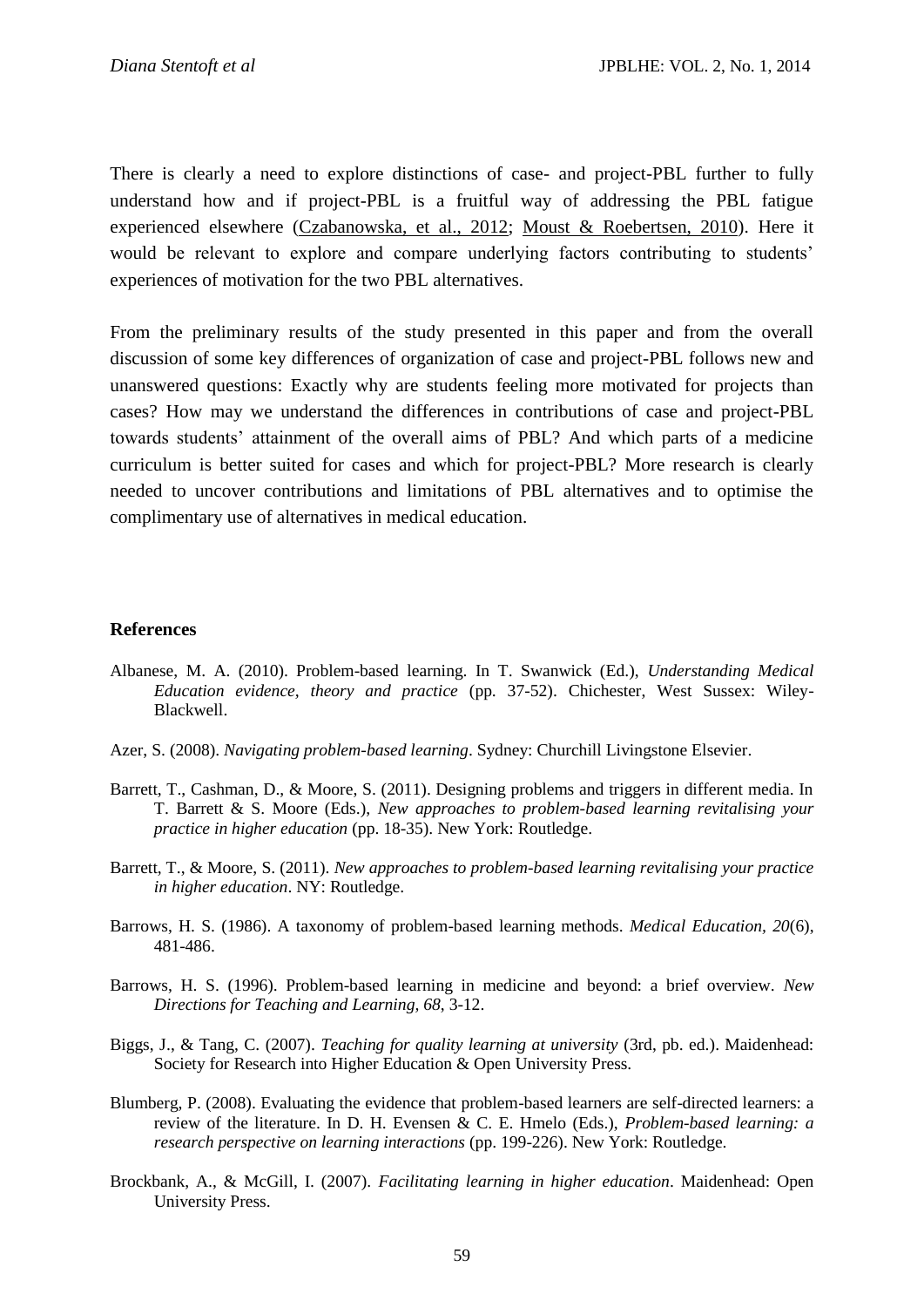Brophy, J. (2010). *Motivating students to learn, third edition*. New York: Routledge.

- Cohen, L., Manion, L., & Morrison, K. (2007). *Research methods in education (6th edition)*: Routledge.
- Czabanowska, K., Moust, J. H. C., Meijer, A. W. M., Schröder-Bäck, P., & Roebertsen, H. (2012). Problem-based Learning Revisited, introduction of active and self-directed learning to reduce fatigue among students. *Journal of University Teaching & Learning Practice, 9*(1), 1-13.
- David, T., Patel, L., Burdett, K., & Rangachari, P. (1999). *Problem-based learning in medicine*. London: The Royal Society of Medicine Press Limited.
- Davis, M. H., & Harden, A. (1999). AMEE Medical education guide no 15: Problem-based learning: a practical guide. *Medical Teacher, 21*(2), 130 - 140.
- de Graaff, E., & Kolmos, A. (2003). Characteristics of problem-based learning. *The International Journal of Engineering Education, 19*(5), 657-662.
- Dewey, J. (1916). *Democracy and education*. New York: Macmillan.
- Dolmans, D. H. J. M., & Schmidt, H. G. (2008). What directs self-directed learning in a problembased curriculum. In D. H. Evensen & C. E. Hmelo (Eds.), *Problem-based learning: a research perspective on learning interactions* (pp. 251-262). New York: Routledge.
- El-Moamly, A. (2010). *Medical Education in the New Millennium*. New York: Nova Science Publishers.
- English, M. C., & Kitsantas, A. (2013). Supporting student self-regulated learning in problem- and project-based learning. *Interdisciplinary journal of problem-based learning, 7*(2), 128 - 150.
- Evensen, D. H., & Hmelo, C. E. (2008). *Problem-based learning: a research perspective on learnnig interactions*. New York: Routledge.
- Helle, L., Tynjälä, P., & Olkinuora, E. (2006). Project-based learning in post-secondary education: theory practice and rubber sling shots. *Higher Education, 51*(2), 287-314.
- Hmelo-Silver, C. E. (2004). Problem-based learning: what and how do students learn? *Educational Psychology Review, 16*(3), 235-266.
- Hmelo-Silver, C. E., & Eberbach, C. (2012). Learning Theories and Problem-Based Learning. In S. Bridges, C. McGrath & T. L. Whitehill (Eds.), *Problem-Based learning in Clinical Education: The next generation*. Dordrecht: Springer.
- Hmelo, C. E., & Lin, X. (2008). Becoming self-directed learners: strategy development in problembased learning. In D. H. Evensen & C. E. Hmelo (Eds.), *Problem-based learning: a research perspective on learning interactions* (pp. 227-250). New York: Routledge.
- Kember, D., & Ginns, P. (2012). *Evaluating Teaching and Learning, A practical handbook for colleges, universities and the scholarship of teaching*. New York: Routledge.
- Kolmos, A. (2009). Problem-based and project-based learning. In O. Skovsmose, P. Valero & O. Ravn Christensen (Eds.), *University science and mathematics education in transition* (1st ed., pp. 261-280). New York: Springer.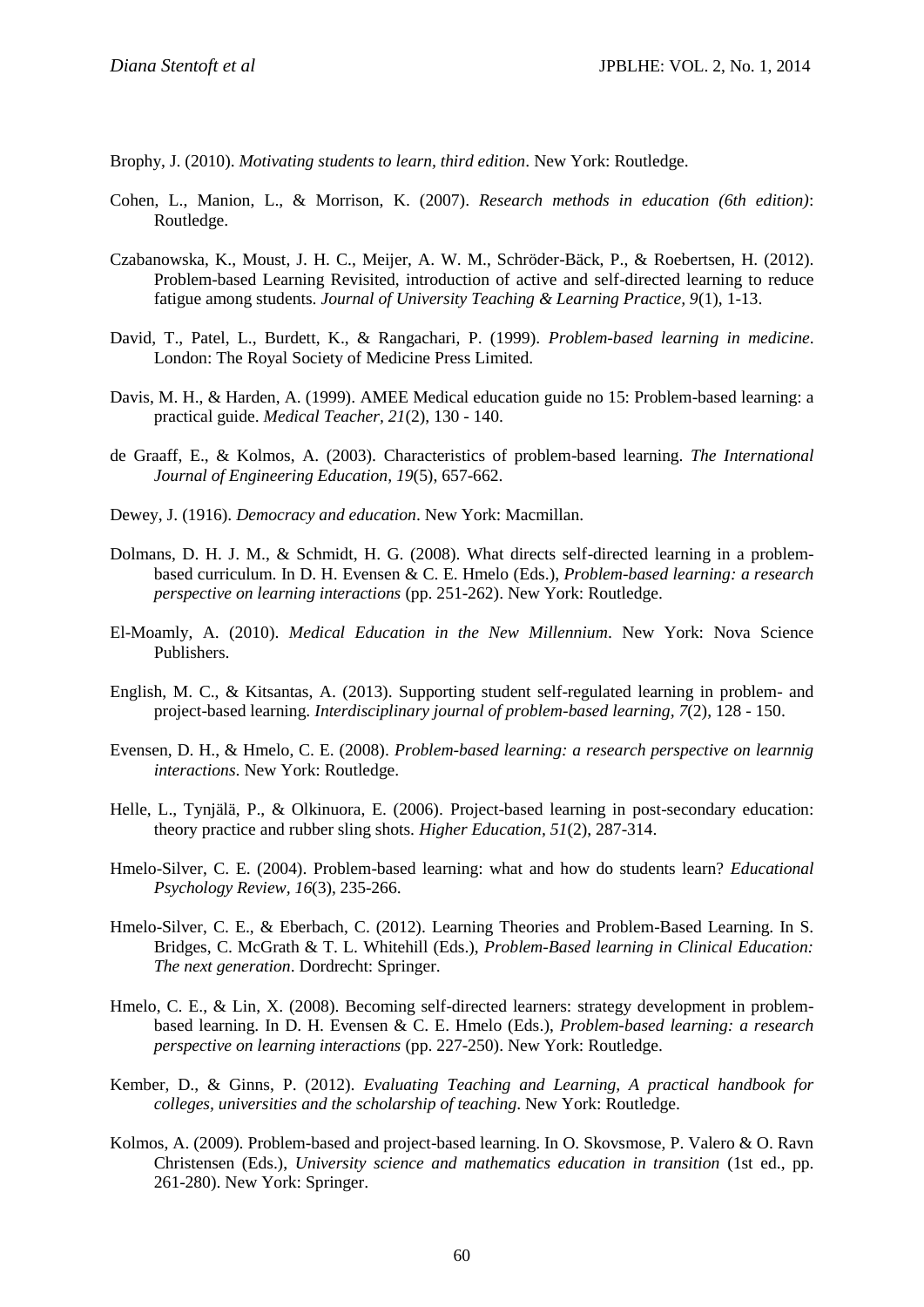- Kolmos, A., Fink, F. K., & Krogh, L. (2004). *The Aalborg PBL Model*. Aalborg: Aalborg University Press.
- Krogh, L., Brødslev Olsen, J., & Rasmussen, P. (Eds.). (2008). *Projekt pædagogik: Perspektiver fra Aalborg Universitet* (1st ed.). Aalborg: Aalborg Universitetsforlag.
- Krogh, L., & Jensen, A. A. (2013). The development of PBL-methodologies in Denmark and current challenges. In L. Krogh & A. A. Jensen (Eds.), *Visions, challenges and strategies: PBL principles and methodologies in a Danish and global perspective* (pp. 17-28). Aalborg: Aalborg University Press.
- Kuh, G. D. (2001). Assessing what really matters to student learning: Inside the National Survey of Student Engagement. *Change, 33*(3), 10-17.
- Kusurkar, R. A., Croiset, G., Mann, K. V., Custers, E., & Cate, O. T. (2012). Have motivation theories guided the development and reform of medical education curricula? A review of the literature. *Academic Medicine, 87*(6), 735-743.
- Maudsley, G. (1999). Do we all mean the same thing by "problem-based learning"? A review of the concepts and a formulation of the ground rules. *Academic Medicine 74*(2), 178 - 185.
- Mauffette, Y., Kandbinder, P., & Soucisse, A. (2004). The problem in problem-based learning is the problems: But do they motivate students? In B. Savin, M. & K. Wilkie (Eds.), *Challenging research in problem-based learning* (pp. 11 - 25): Society for Research into Higher Education & Open University Press.
- Moust, J., & Roebertsen, H. (2010). Alternative instructional problem-based learning formats. In H. van Berkel, A. Scherpbier, H. Hillen & C. van der Vleuten (Eds.), *Lessons from problem-based learning* (pp. 129-140). Oxford: Oxford University Press.
- Moust, J., Van Berkel, H. J. M., & Schmidt, H. G. (2005). Signs of erosion: Reflections on three decades of problem-based learning at Maastricht University. *Higher Education, 50*, 665 - 683.
- O'Shea, E. (2003). Self-directed learning in nurse education: a review of the literature. *Journal of advanced nursing, 43*(1), 62-70.
- Qvist, P. (2004). Definig the problem in problem-based learning. In A. Kolmos, F. K. Fink & L. Krogh (Eds.), *The Aalborg PBL model* (1. ed., pp. 73-76). Aalborg: Aalborg University Press.
- Ryan, R. M., & Deci, E. L. (2000a). Intrinsic and Extrinsic Motivations: Classic Definitions and New Directions. *Contemporary Educational Psychology, 25*, 54 - 67.
- Ryan, R. M., & Deci, E. L. (2000b). Self determination theory and the facilitation of intrinsic motivation, social development and well-being. *American Psychologist, 55*(1), 68 - 78.
- Savin-Baden, M., & Major, C. H. (2004). *Foundations of Problem Based Learning*: Society for Research into Higher Education & Open University Press.
- Schmidt, & Moust, J. (2010). Designing problems. In H. Van Berkel, A. Scherpbier, H. Hillen & C. Van der Vleuten (Eds.), *Lessons from problem-based learning*. Oxford: Oxford University Press.
- Schmidt, H. G. (1983). Problem-based learning: rationale and description. *Medical Education, 17*(1), 11-16.